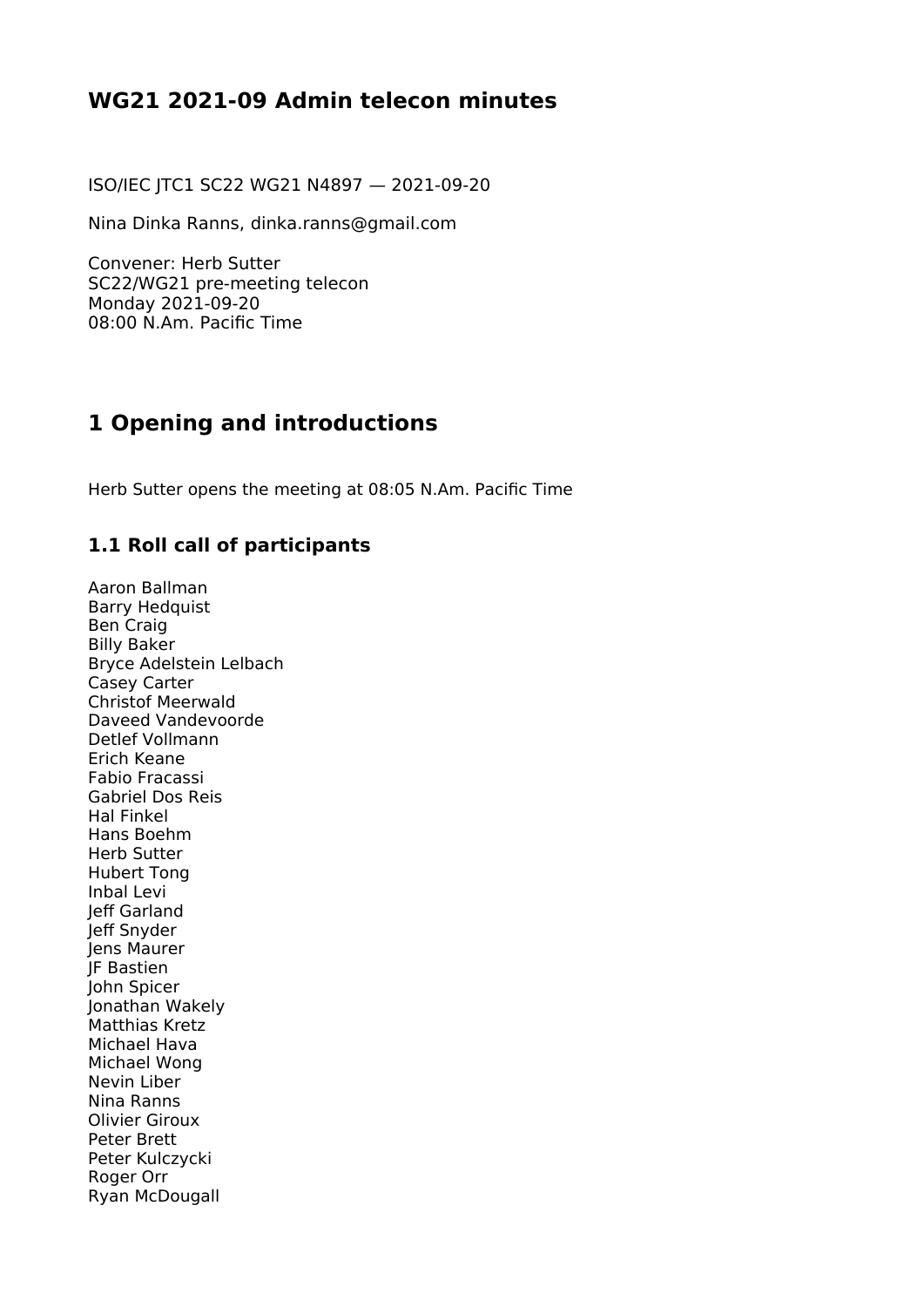Thomas Köppe Tom Honermann Ville Voutilainen William Miller

### **1.2 Adopt agenda**

Herb Sutter adds review of CoC to the agenda.

No objection to approval of agenda with the new item. Agenda adopted.

### **1.2.5 Review of Code of Conduct**

See [SD-4 > Code of conduct](https://isocpp.org/std/standing-documents/sd-4-wg21-practices-and-procedures#code-of-conduct), which includes links to ISO CoC, IEC CoC, and other resources)

**1.3 Approve minutes from previous meeting (deferred to face- to-face meeting)**

**1.4 Review action items from previous meeting (deferred to face-toface meeting)** 

### **1.5 Review of project editor and liaison assignments**

#### [Status page](https://isocpp.org/std/status)

Herb Sutter presents. Concurrency TS2 coming up, which approved in the last virtual plenary. We're in process of getting a new work item. We are likely to have a draft of it in ballot in 2 weeks' time. We have a new project editor, Michael Wong.

## **2. Status reports**

### **2.0 Advisory subgroup status reports**

#### • **AG**, Admin group: Hal Finkel

Hal Finkel presents. We have not met recently. Some updates and further progress on Mattermost we have an agreement with our webmaster James Riordon to continue development of the paper handling system an make it in even more automated state.

Tom Honermann : I did not have time to work on evaluation of Mattermost. There are todo items on the wiki. If anyone wants to help out it will be appreciated.

JF Bastien : What is Mattermost ?

Herb Sutter : it's a chat server that we're looking at.

JF Bastien : how do we try it out ?

Hal Finkel : the information is on the wiki.

Herb Sutter : can we reduce the number of different logins in the subdomains of isocpp.org ?

Hal Finkel : I agree. We can discuss this more with James Riordon to see what can be done in what time frame.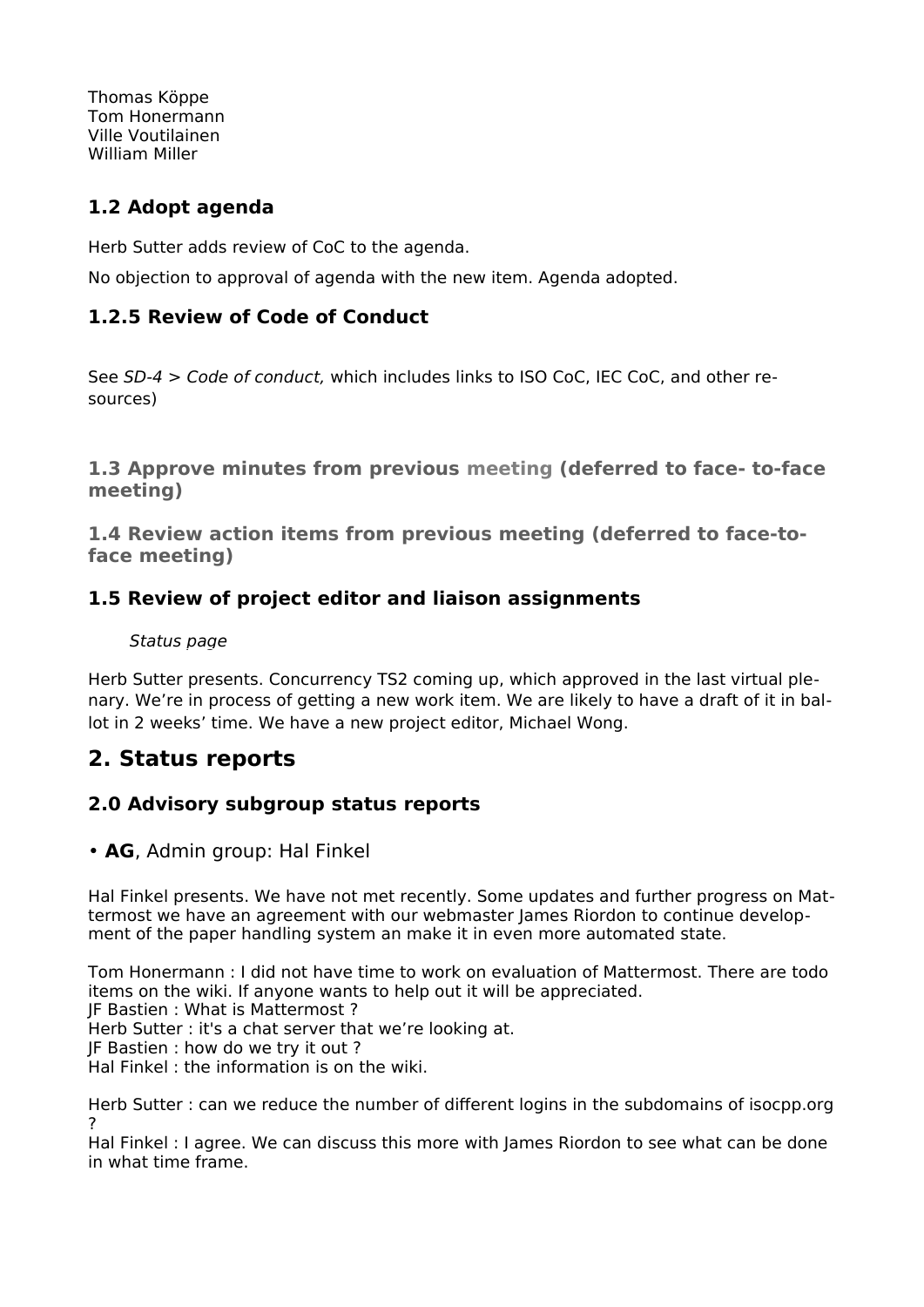Tom Honermann : we have no issues so far using Mattermost. If you have any other information, we would love to hear it.

Herb Sutter : please raise issues onto the admin list so we can discus it there.

Bryce Adelstein Lelbach : Mattermost is useful, but I'm not going to check every email and chat client. If someone mentions me on there, I will check it. If there are any discussion where someone's attention is needed, please do tag them so we can be notified of it.

#### • **DG**, Direction group: Daveed Vandevoorde

The direction group has continued to have its biweekly meetings discussion topics that might impact the overall direction of C++'s evolution (a few of the meetings did not have quorum). We intend to update P2000 accordingly, before year's end.

Tom Honnerman : can you elaborate on some of the topics ? Daveed Vandevoorde : we have a mix of topics. We look at the reflector to see if we need to give input. Most of the time we think it's not a global direction. We also discuss topics we find outside of the committee and if we should do something them.

Herb Sutter : who is the next chair ? Daveed Vandevoorde : Roger Orr.

#### • **ARG**, ABI review group: Daveed Vandevoorde, Jason Merrill

We do not get many questions, but the question we did get we answered adequately, I think. (ARG doesn't have pro-active meetings, but is just available to answer specific ABIrelated questions.)

Ville Voutilainen : we did have an ARG question about changing the overload sets of refqualified functions.

#### • **SSRG**, Safety/security review group: Ryan McDougall

SSRG (Safety and Security Review Group) did not get many questions, but we did have a lively discussion on P1494 (Partial program correctness by Davis Herring) which has since been forwarded to SG1 and is awaiting EWG: [https://github.com/cplusplus/papers/issues/](https://github.com/cplusplus/papers/issues/376) [376](https://github.com/cplusplus/papers/issues/376)

Bryce Adelstein Lelbach : it's very likely that LEWG will be asking SSRG to comment on security questions related to the networking TS.

#### **2.1 Pipeline stage 1 groups: Specialist subgroup status reports (Sgs)**

SGs 3, 8, and 11 are currently dormant and handled in the main subgroups. The active SGs are:

#### • **SG1**, Concurrency: Olivier Giroux, Hans Boehm

Aside from SG1-related activity happening in LEWG, SG1 continues to be dormant, met only once since the last telecon and has not taken any new polls.

#### • **SG2**, Modules: David Stone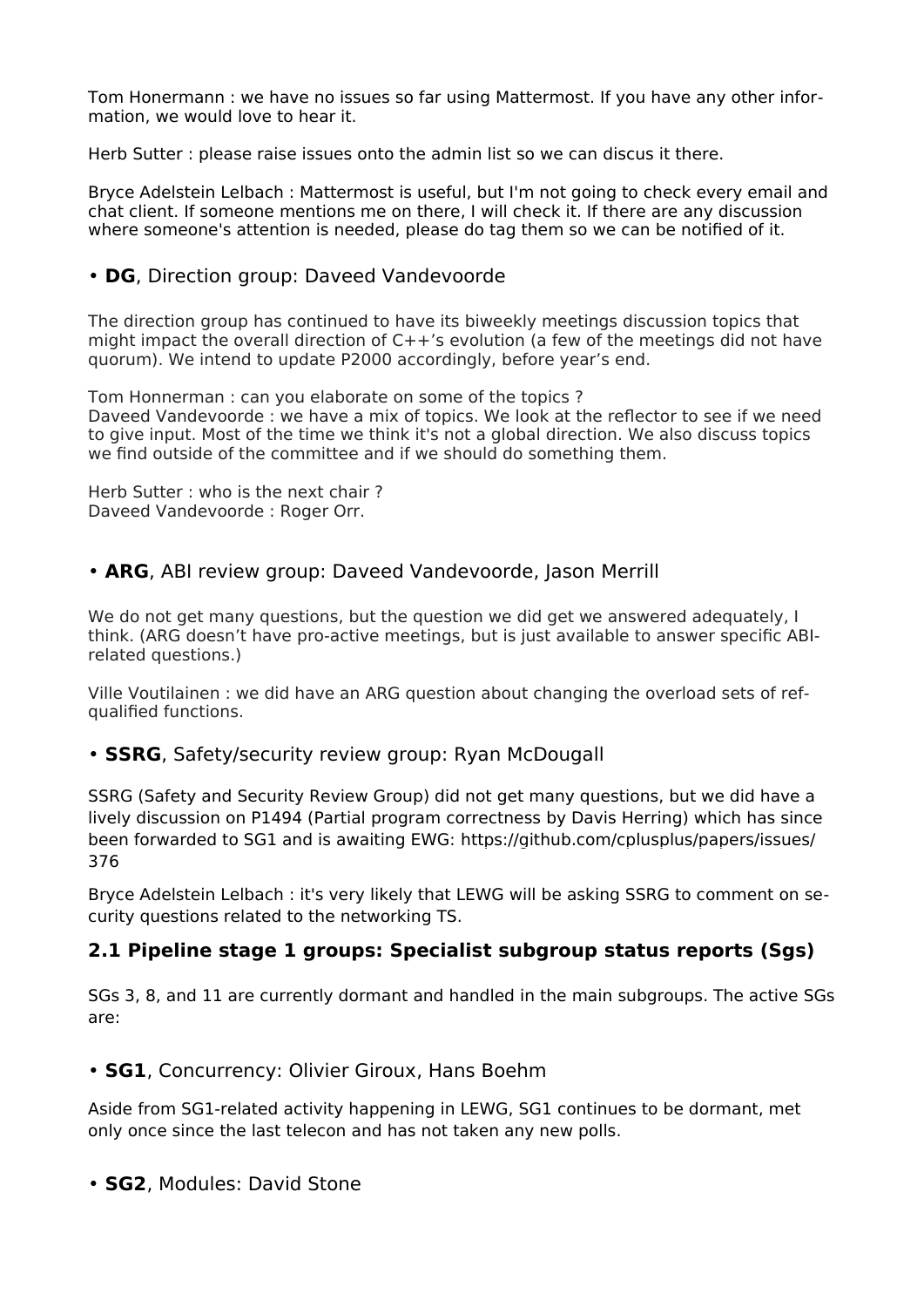No recent activity.

### • **SG4**, Networking: Jeff Snyder

SG4 has met once since the last plenary and approved one paper. We currently have no active papers, but will resume fortnightly telecons as and when we have papers to discuss.

### • **SG5**, Transactional memory: Hans Boehm, Jens Maurer

We have continued to work on the "TM-lite" transactional memory TS. It has now been approved by SG5, SG1, EWG, CWG, and LWG. LEWG declined to formally review it, but has been in the loop. (The library component is minimal, and certainly not direction-setting.) We hope to vote it out for PDTS ballot at this meeting.

Hans Boehm : there may be two ballots in the next meeting.

Herb Sutter : it will be a new work item ballot and a DTS ballot. We sometimes do concurrent ballots and then put them together. We can approve them both in 2 weeks, and SC22 will take the same document and ballot it two ways.

### • **SG6**, Numerics: Lisa Lippincott, Matthias Kretz, John McFarlane

Matthias Kretz reports : I have not been in contact with Lisa yet. SG22 had meeting for floating point in C and I'm trying to follow up on that to see if we need to do anything about that.

Herb : If a chair is not available, an assistant chair can chair a meeting where there is a quorum. Thank you to all the chairs and assistant chairs during these times.

### • **SG7**, Compile-time programming: Hana Dusíková, Daveed Vandevoorde

SG7 didn't receive any paper this summer hence no progress on reflection.

#### • **SG9**, Ranges : Inbal Levi, Casey Carter

SG9 have been meeting once a month since reactivated and reviewed and forwarded to LEWG ranges papers and important C++20 Ranges-related DRs:P1206, P2415, P2418, P2432, where all forwarded to LEWG, P2276, P2286, P2374, P1664 are still on the pipe and expected to reach conclusions shortly. Full history is here: [https://github.com/cplusplus/](https://github.com/cplusplus/SG9/blob/main/2021-Telecons.md) [SG9/blob/main/2021-Telecons.md](https://github.com/cplusplus/SG9/blob/main/2021-Telecons.md)

[Th](https://github.com/cplusplus/SG9/blob/main/2021-Telecons.mdT)anks to extensive work by our group's members, we expect to have (at least) all the Tier 1 facilities from P2214R0 in C++23

#### • **SG10**, Feature test: Barry Revzin, Jonathan Wakely

SG10 has nothing to report. People have been doing really well on reminding paper authors to add (or comment about not adding) feature-test macros.

• **SG12**, Undefined and unspecified behavior, and vulnerabilities: Gabriel Dos

Reis, Aaron Ballman, Michael Wong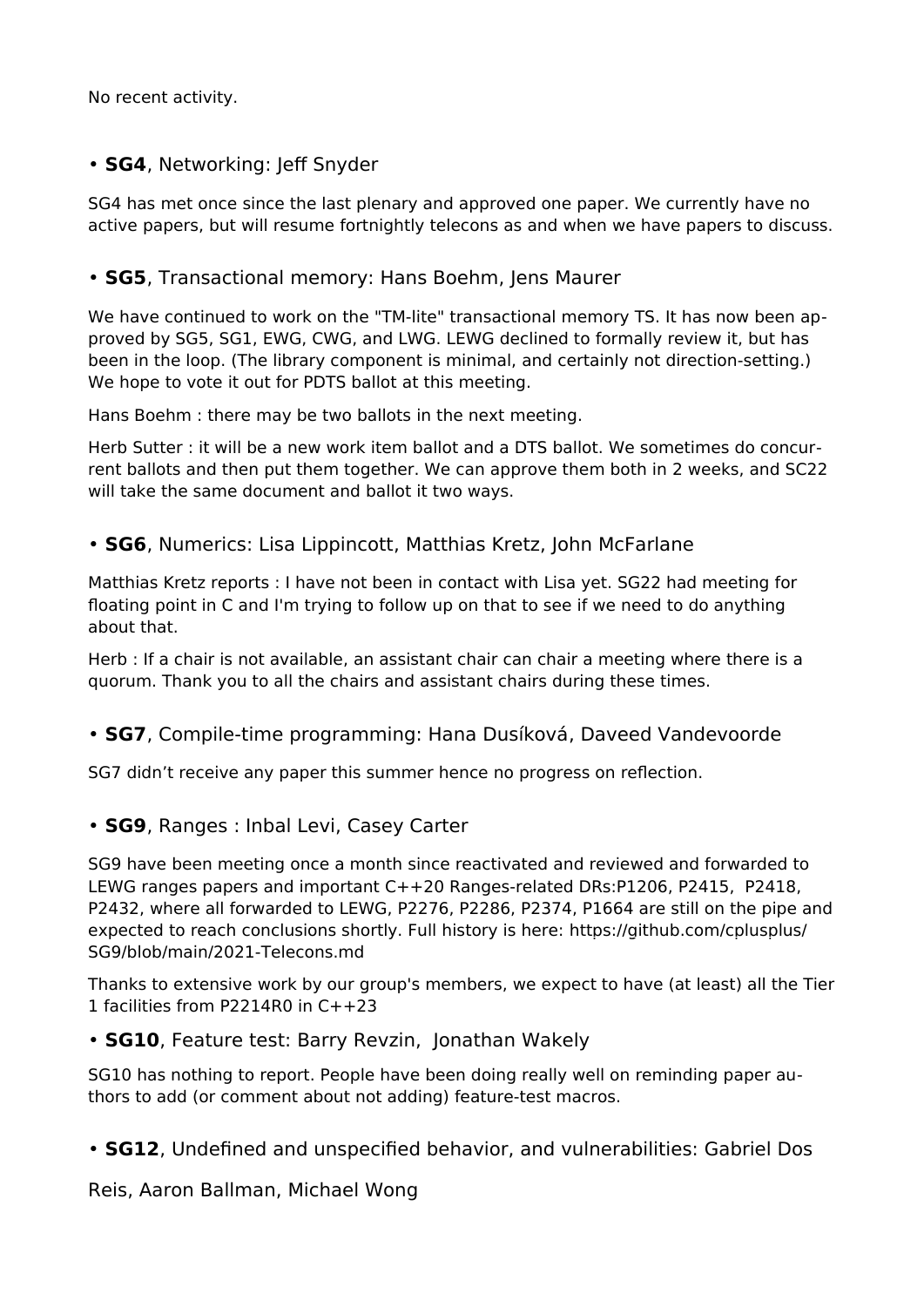SG12 met once to review

P2234R1: Consider a UB and IF-NDR Audit

P2215R1: "Undefined behavior" and the concurrency model

SG12 unanimously encouraged P2234's author to continue work in that direction.

SG12's feedback to the authors of P2215 is that the basic facts are correct.

SG12 plans to meet again to review revisions of existing papers and newly submitted papers.

Ville : C committee has formed an undefined behavior study group.

Gaby Dos Reis : I didn't get an official notification fro the liaison chair yet. When something comes up for us to looking at, will do so.

Aaron Ballman : I've been to the inaugural meeting and there's nothing to coordinate yet.

Ville : please establish early and continuous communications with this group.

Aaron Ballman : any C implementors who care about optimizations might want to join these meetings.

Gaby Dos Reis : we need to communicate early on so we don't get forced to pick things up due to compatibility.

Hubert Tong : There is a chance of correction when it goes to the main committee. If the group doesn't have a balance of experts, perhaps it should be decided that the SG doesn't have a quorum.

Aaron Ballman : I will bring this up.

#### • **SG13**, HMI and I/O: Roger Orr

Nothing to report, we continue to have no papers targeting SG13.

#### • **SG14**, Low latency: Michael Wong

We continue monthly meetings on the 2nd Wednesday with each month focusing on one topic of Embedded, Games, and Finance/Low Latency. The next call will be Oct 13, 2021 02:00 PM ET/1800 UTC: Embedded

#### • **SG15**, Tooling: Michael Spencer, Ben Boeckel

No report.

#### • **SG16**, Unicode: Tom Honermann, Peter Brett

SG16 (Unicode and text processing) has continued to meet twice monthly. Proposals and issues that we have been focused on include the following :

P2093: Formatted output

P2295: Support for UTF-8 as a portable source file encoding

P2348: Whitespaces Wording Revamp

P2362: Make obfuscating wide character literals ill-formed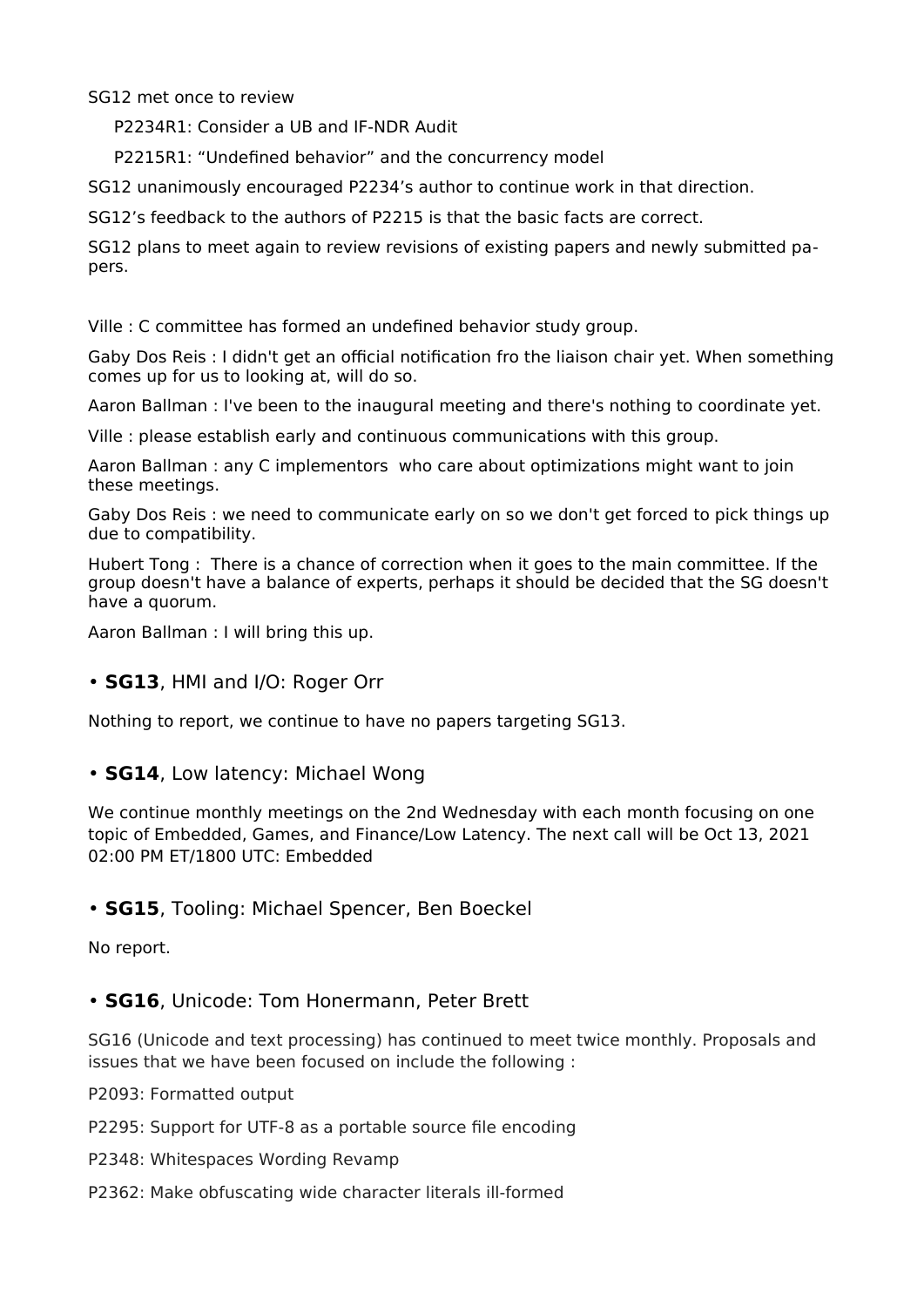P2419: Clarify handling of encodings in localized formatting of chrono types

LWG 3565: Handling of encodings in localized formatting of chrono types is underspecified

LWG 3576: Clarifying fill character in std::format

We've been focusing our efforts more on library concerns in recent times. That will hopefully remain the case for the near and medium term, though there are still some core language concerns we'll no doubt have to devote time to.

Many thanks to Peter Brett for admirably running SG16 the last six weeks or so while I've been consumed with personal/family matters.

### • **SG17**, EWG incubator: Botond Ballo, Erich Keane

No report. See EWG.

### • **SG18**, LEWG incubator: Billy Baker, Nevin Liber

No report. See LEWG.

#### • **SG19**, Machine learning: Michael Wong, Vincent Reverdy

We continue monthly meetings on the 2nd Thursday with each month focusing on one topic of Graph, Calculus, and Stats. The next call will be Oct 14, 2021 02:00 PM ET 1800 UTC Differential calculus/Reinforcement Learning

• **SG20**, Education: JC van Winkel

SG20 (education) has been meeting about every 6 weeks. We are working on education guidelines. Since the previous WG21 meeting we have a new format for our document which has better structure and makes it more accessible and (hopefully) easier for people to contribute. Work is done offline on github, and we invite people to take a look at our document and pick a subject they would like to contribute. See https:// mdadams.github.io/sg20\_guidelines\_for\_teaching\_cpp/latest/#contributing-to-this-document

#### • **SG21**, Contracts: John Spicer, Ryan McDougall

We have had two telecons to discuss the minimal viable product for contracts.. At the most recent, on July 20, we polled this question: SG21 would like to continue work on P2388R0 as the contract support for  $C++23$  and proceed to develop wording

SF F N A SA

#### 8 4 2 0 0

We have a follow-on telecon scheduled for October 5 to discuss open issues and start reviewing wording.

John Spicer : Very pleased with the direction we're going in. There is strong consensus behind the proposal we're pursuing. We're trying to make sure that what we do doesn't close any doors to any future expansion down the line. We want to have basics now and avoid things that are contentious and that might constrain us in the future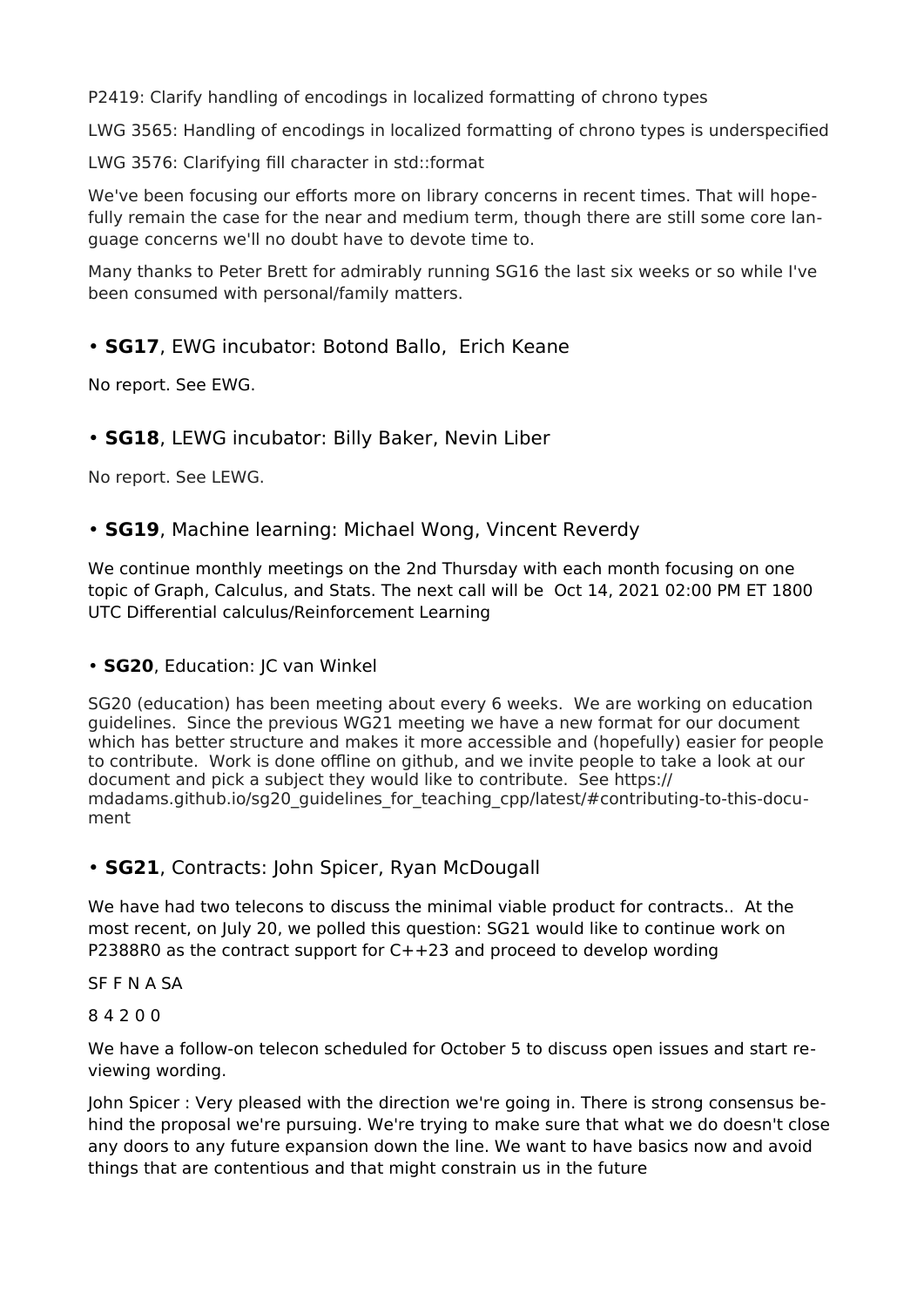**• SG22**, C/C++ liaison: Aaron Ballman,Thomas Koeppe, JeanHeyd Meneide, Richard Smith

SG22 continues to meet on a monthly cadence and processes about three papers a month. We're continuing to focus on papers that have already been accepted for C++23 or C23 but may have compatibility impacts.

There are some recent concerns over the additional floating-point facilities in C23 and the P1467 proposal for C++, so I'm coordinating a meeting between the interested parties in both committees to see what can be done to mitigate those concerns.

WG14 Liaison Report

 $-$ 

WG14 has had two plenary meetings since the last WG21 plenary meeting. The larger new changes to C coming out of those meetings were the adoption of the following proposals:

N2683 Towards Integer Safety (http://www.open-std.org/jtc1/sc22/wg14/www/docs/ n2683.pdf) – adds overflow-checked integer operations (the core proposal was adopted, but not the supplementary proposal).

N2763 Adding a Fundamental Type for N-bit integers (http://www.open-std.org/jtc1/sc22/ wg14/www/docs/n2763.pdf) -- adds a new fundamental N-bit integer data type that does not participate in usual integer promotion rules (expected to be proposed for C++, but not in the  $C++23$  time frame).

N2662 maybe\_unused attribute for labels (http://www.open-std.org/jtc1/sc22/wg14/www/ docs/n2662.pdf) – allows [[maybe\_unused]] on a label; WG21 may want to pick up a similar feature.

N2654 Revise spelling of keywords (http://www.open-std.org/jtc1/sc22/wg14/www/docs/ n2654.pdf) – introduces first-class keyword spellings for keywords previously spelled only with a reserved name (everything but "Question 4" was adopted), uses same spellings as the keywords that exist in C++.

N2686 #warning [\(http://www.open-std.org/jtc1/sc22/wg14/www/docs/n2686.pdf\)](http://www.open-std.org/jtc1/sc22/wg14/www/docs/n2686.pdf) -- adds the #warning directive to the preprocessor (P2437R0 will be in the Sept mailing for the WG21 proposal for this).

N2799 has include for C (http://www.open-std.org/jtc1/sc22/wg14/www/docs/n2799.pdf) - adds the  $\overline{h}$  has include preprocessor expression for compatibility with C++.

N2801 Wording for Sized Memory Deallocation (http://www.open-std.org/jtc1/sc22/wg14/ www/docs/n2801.htm) – adds deallocation functions that accept size information of the memory to be deallocated (adopted wording candidate 2).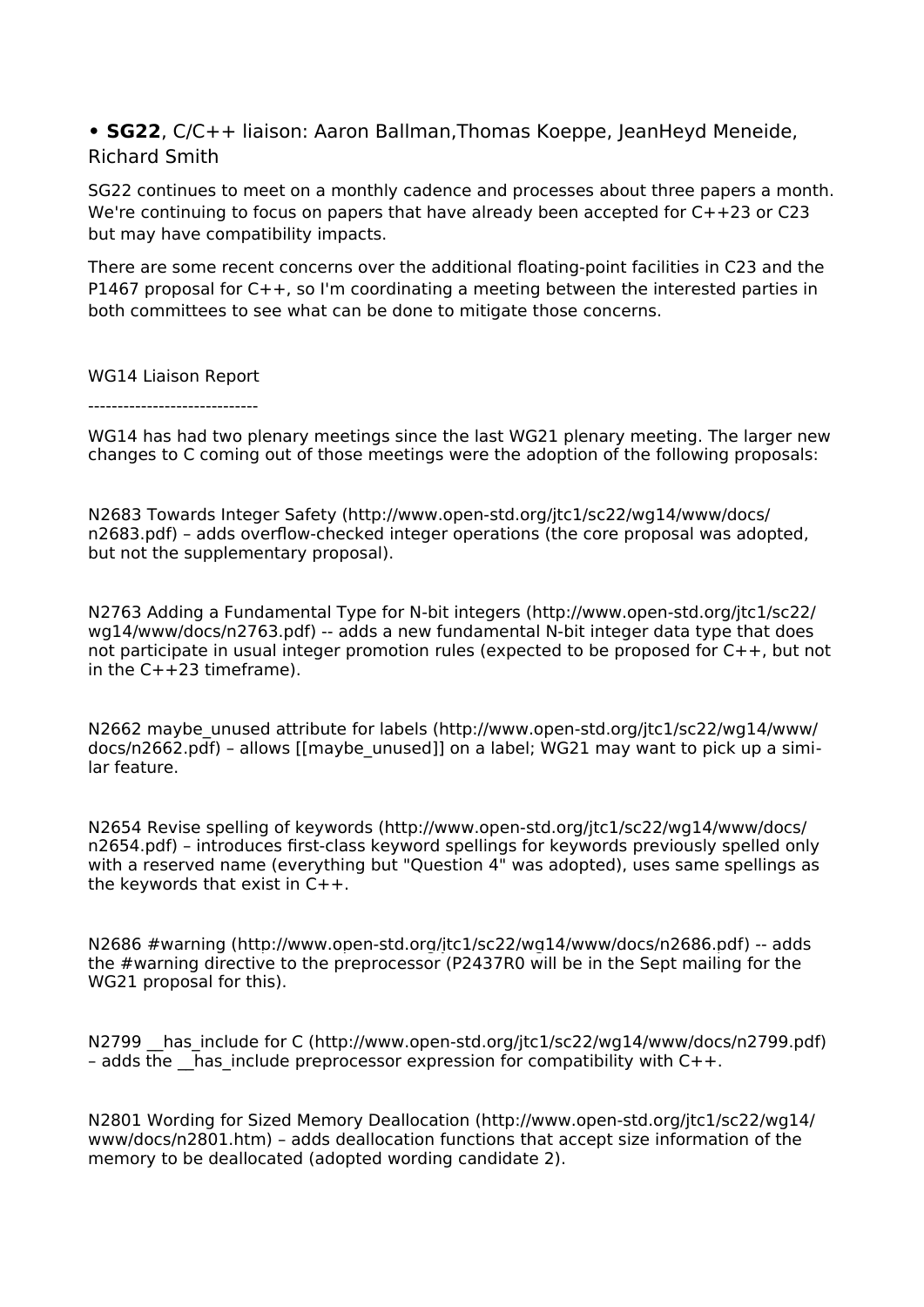N2728 char16 t & char32 t string literals shall be UTF-16 & UTF-32 (http://www.openstd.org/jtc1/sc22/wg14/www/docs/n2728.htm) – nails down the text encoding for char16\_t and char32 t string literals.

Our next meeting will be held (virtually) the week of Nov 15. WG14 decided to cancel our face to face meeting in Portland in Feb 2022, but will meet virtually that week (we're expecting to add another virtual meeting to cover the lost time as our virtual meetings are half days). We're still on track for shipping C23 on time, our current schedule can be found at: http://www.open-std.org/jtc1/sc22/wg14/www/docs/n2759.pdf

Aaron Ballman : WG14 has had a couple of plenary meetings and is making progress on C23. C++ compatibility seems to be the primary focus in WG14 at the moment.

Ville Voutilainen : what is the history of the earlier attempts of combining the two committees. I'd like to hear more about that.

Herb Sutter : when WG21 was initially created it was explicitly request that C++ didn't come under the C committee. Over time, there have been occasional suggestions to merge the two committees, but they didn't succeed.

I don't plan to do anything unless there is a proposal.

Jens Maurer : I would like to highlight the floating point study group is adding a large quantity of things, including new types. The timing is unfortunate.

JF Bastien: should we have a joint meeting to synchronize ?

Jens Maurer : someone should go over the material from C++ side and see what needs to be discussed.

JF Bastien : do we have a volunteer ?

Matthias Kretz : I have been doing some of that.

JF Bastien : Language side is what worries me. I think we want something faster than SG6

Aaron Ballman : I'm trying to coordinate with C floating point SG to see when they have time to dedicate to this. Please send me any other topic you want to discuss. They are willingly to react. C23 is wrapping up rapidly, but they have been very reactive.

JF Bastien : If you need to use EWG timeslots, please do so. Let's try and include C++ extended floating point paper (P1467) authors.

Herb Sutter : please raise all technical issues on the mailing list.

## **2.2 Pipeline stage 2 groups: Design subgroup status reports**

• **EWG**, Core evolution: JF Bastien, David Stone, Erich Keane

EWG has published a report. Please see [P1018R8.](https://isocpp.org/files/papers/P1018R8.html)

We are getting good number of votes in the polls. We want to talk how to have an unofficial process. The discussion was controversial.

If you think something needs to be in C++23, please let me know. Please cc Erich Keane.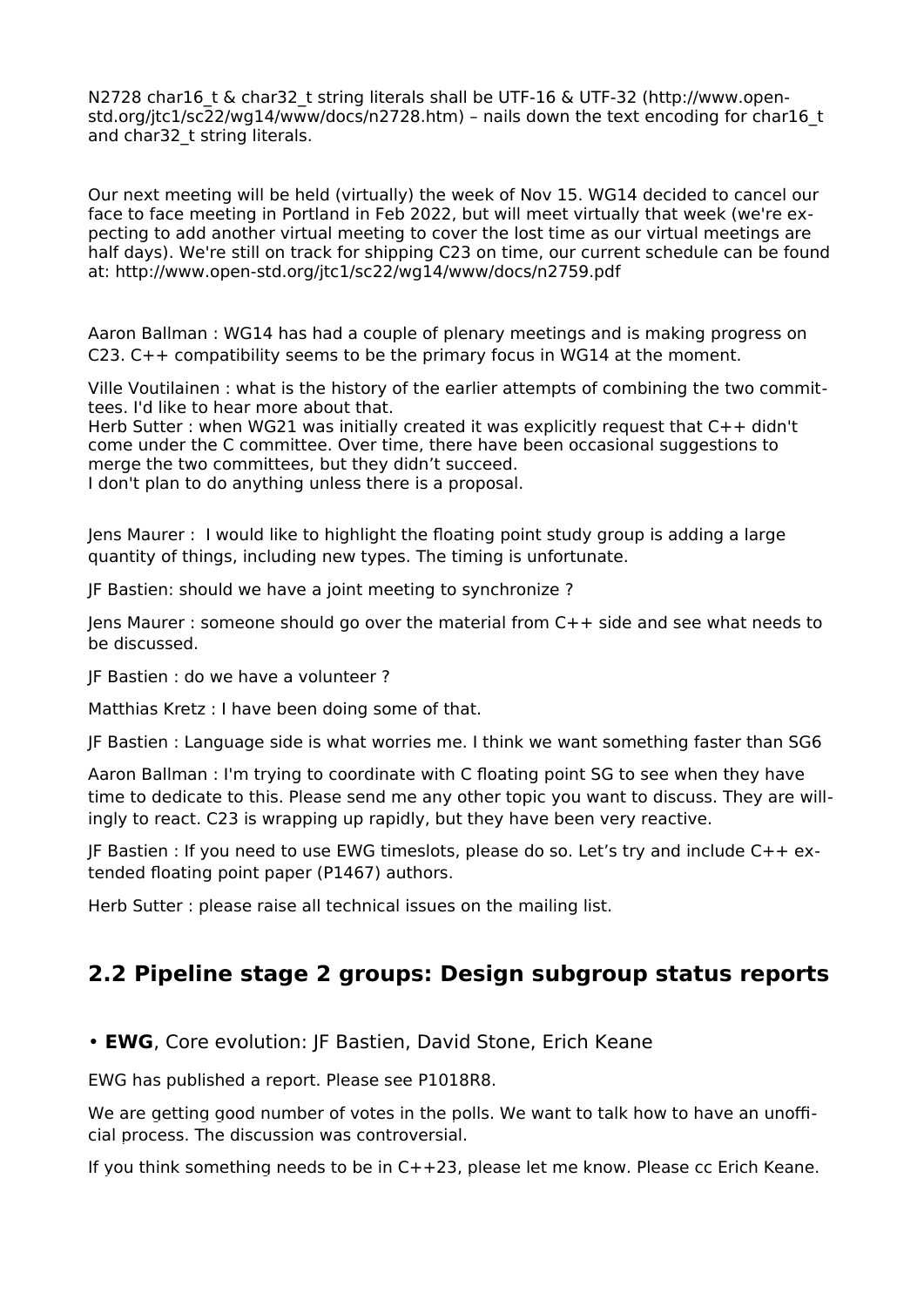Herb Sutter : the cut off is the first week of February for EWG to approve design to send to CWG.

• **LEWG**, Library evolution: Bryce Adelstein Lelbach, Fabio Fracassi, Ben Craig

The full LEWG report will be available in P2400R2, probably sometime next week. Until then:

Deadline for C++23 work to leave LEWG is end of 2021.

We have a telecon agenda for the rest of the year coming together.

We're planning to add some telecons in October to increase our bandwidth. I'm considering doing these as a longer meeting or one or two days.

We're also attempting to advance non-controversial and smaller proposals directly from mailing list review to electronic polls.

We just completed our 2021 Summer polling period, and started a special September electronic polling period.

I expect to do one electronic polling period a month through January 2022, which will keep the number of items in each polling period smaller and allow us to get results sooner.

Major things we're working on:

Senders/receivers (maybe)

Networking (maybe)

Major work that I think is likely to get into  $C++23$ :

Ranges

Formatting

mdspan

std::generator

## **2.3 Pipeline stage 3 groups: Wording subgroup status reports**

• **CWG**, Core wording: Mike Miller, Jens Maurer

CWG has held four teleconferences since the June plenary and will hold another this week in order to complete some reviews before the deadline for poll/paper submissions next Monday.

We have reviewed all papers approved by EWG during this cycle, completing the review of nine, with revisions of two still in process for review this week. Of the nine, one (P0849) - "auto(x) - decay-copy in the language") has been forwarded to LWG for inclusion in their polls; one (P2066 - "Suggested draft TS for C++ Extensions for Minimal Transactional Memory") will be polled by CWG once LWG has approved the wording changes in the library clauses; and the remaining seven will be polled by CWG in the October plenary. We think that the other two still pending review (P2036 - "Change scope of lambda trailing-return-type", and P2314 - "Character sets and encodings") are in good shape and likely to be included in the October CWG polls as well.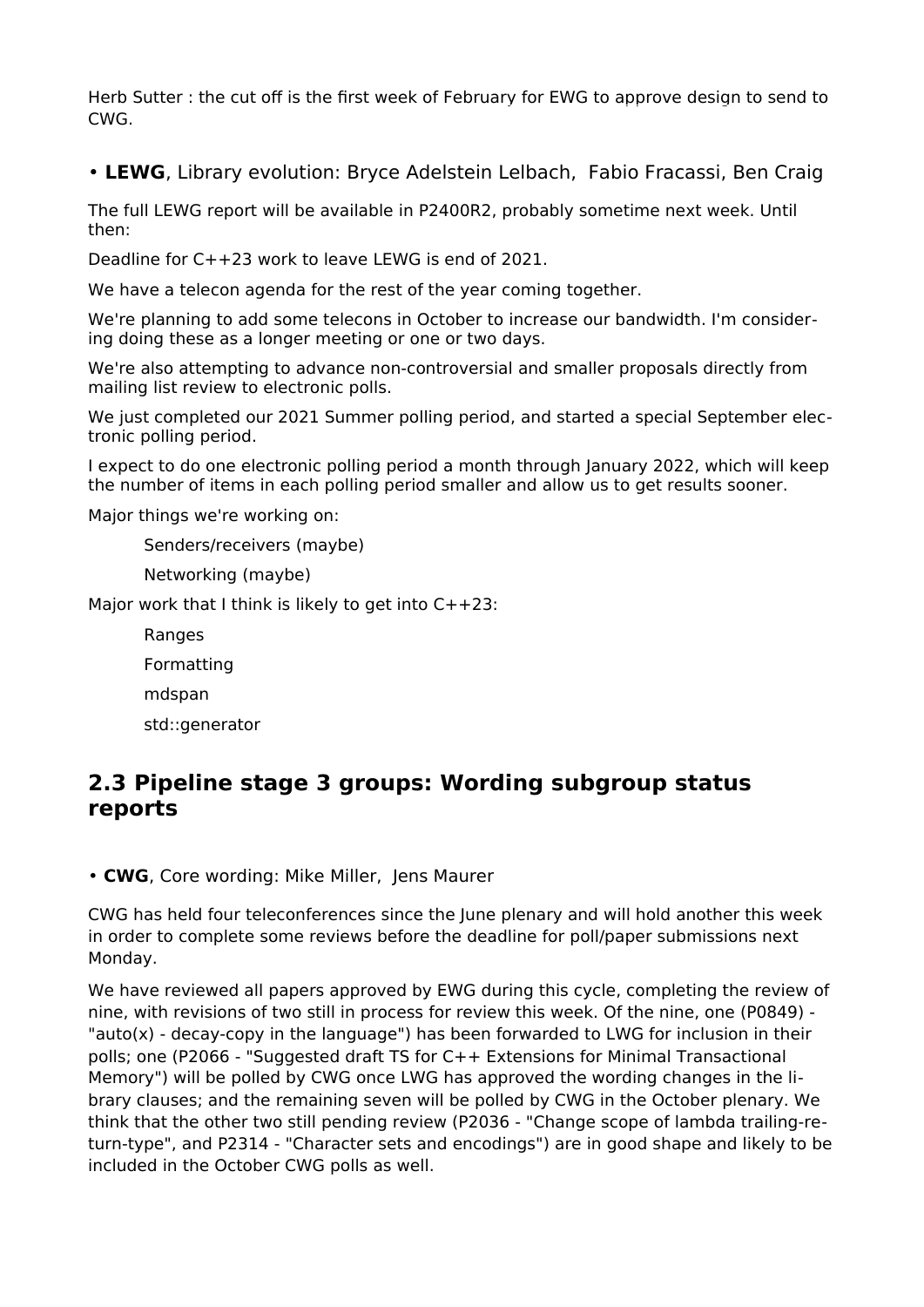In addition, we have approved and will poll proposed resolutions for six issues and have reviewed 21 new issues since the June plenary.

Mike Miller: P2066 was considered and approved by LWG so will be on the list of polls.

Jens Maurer: we need a project editor for P2066.

Herb Sutter : we'll find someone.

#### • **LWG**, Library wording: Jonathan Wakely, Jeff Garland, Dietmar Kuehl

LWG has continued to meet nearly every week.

We're making great progress through our queue. Although there are still many papers tagged "LWG" in the paper tracker, most of them are waiting for author feedback and not blocked by LWG.

We have 33 issues in Tentatively Ready status that we will vote on, and 13 proposals for  $C++23$  (one of which is a defect report for  $C++20$ ). Those will all be on the Straw Polls page tomorrow.

We have lots more papers in our pipeline to keep us busy. Some that we've already seen once and some that are new from LEWG (or forwarded to use a long time ago, but not reviewed until now).

Bryce Adelstein Lelbach : LEWG is currently polling 3 papers. Will we be able move them at the plenary ?

Jonathan Wakely : We need one week notice. If library approves them, and LEWG is done polling them more than one week in advance we can schedule them for polling.

Herb Sutter : we also have February virtual plenary.

Hubert Tong: CWG is advancing P2314, which has small amount of library wording.

Jonathan Wakely : LWG approved it last week.

## **2.4 SC22 report**

Herb Sutter : We have started ballot for the new item for concurrency TS2. We should have concurrency TS2 before the end of the year.

Any document that contains the word should be considered as specification. Tooling TR will become Tooling TS, but it doesn't affect our work.

Michael Wong : there was a vote to withdraw concurrency TS and the poll was split. That was surprising. I stepped in said we should withdraw it.

Herb Sutter : we generally don't keep TS open once they are merged. NBs were not informed. Withdrawn doesn't meen it doesn't exist; it's no longer viable through iso store.